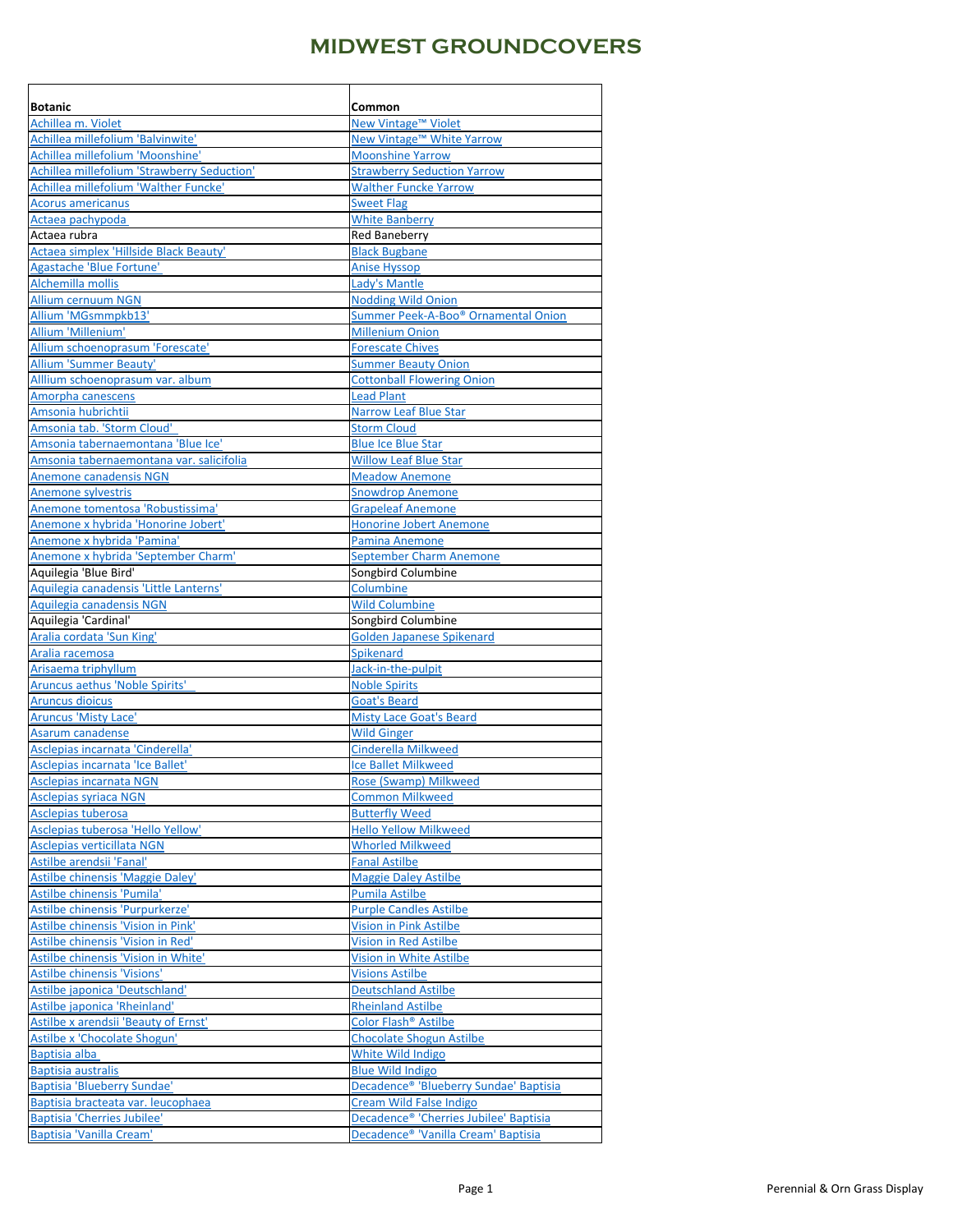| Baptisia x bicolor 'Starlite'                            | Starlite Prairieblues <sup>™</sup> False Indigo      |
|----------------------------------------------------------|------------------------------------------------------|
| Baptisia x varicolor 'Twilite'                           | Twilite Prairieblues <sup>™</sup> False Indigo       |
| <b>Bergenia 'Winter Glow'</b>                            | Pigsqueak                                            |
| Brunnera macrophylla                                     | <b>Siberian Bugloss</b>                              |
| Brunnera macrophylla 'Jack Frost'                        | <b>Jack Frost Siberian Bugloss</b>                   |
| Brunnera macrophylla 'Looking Glass'                     | <b>Looking Glass Siberian Bugloss</b>                |
| Brunnera macrophylla 'Variegata'                         | <b>Variegated Siberian Bugloss</b>                   |
| Calamintha nepeta ssp. nepeta                            | <b>Lesser Calamint</b>                               |
| Callirhoe involucrata                                    | <b>Purple Poppy Mallow</b>                           |
| Campanula carpatica 'Pearl Deep Blue'                    | <b>Carpathian Harebell</b>                           |
| Campanula carpatica 'Pearl White'                        | <b>Carpathian Harebell</b>                           |
| Campanula 'Samantha'                                     | <b>Dwarf Bellflower</b>                              |
| Chelone glabra                                           | <b>Turtlehead</b>                                    |
| Chelone Iyonii 'Hot Lips'                                | <b>Pink Turtlehead</b>                               |
| <b>Coreopsis 'Creme Brulee'</b>                          | Crème Brulee Coreopsis                               |
| Coreopsis grandiflora 'Sunray'                           | <b>Sunray Coreopsis</b>                              |
| Coreopsis 'Jethro Tull'                                  | <b>Jethro Tull Coreopsis</b>                         |
| Coreopsis lanceolata NGN                                 | <b>Sand Coreopsis</b>                                |
| <b>Coreopsis 'Novcorcar'</b>                             | Creme Caramel <sup>™</sup> Coreopsis                 |
| Coreopsis palmata NGN                                    | <b>Prairie Coreopsis</b>                             |
| <b>Coreopsis 'Red Satin'</b>                             | Permathread <sup>™</sup> 'Red Satin' Coreopsis       |
| Coreopsis rosea 'Heaven's Gate'                          | <b>Pink Coreopsis</b>                                |
| Coreopsis verticillata 'Golden Showers'                  | <b>Golden Showers Coreopsis</b>                      |
| Coreopsis verticillata 'Moonbeam'                        | <b>Moonbeam Coreopsis</b>                            |
| Coreopsis verticillata 'Zagreb'                          | Zagreb Coreopsis                                     |
| Dalea candida                                            | <b>White Prairie Clover</b>                          |
| Dalea purpurea                                           | <b>Purple Prairie Clover</b>                         |
| Delphinium grandiflorum 'Summer Cloud'                   | <b>Dwarf Delphinium</b>                              |
| Dianthus gratianopolitanus 'Firewitch'                   | <b>Firewitch Cheddar Pinks</b>                       |
| Dianthus 'Neon Star'                                     | <b>Neon Star Pinks</b>                               |
| Dicentra (Lamprocapnos) spectabilis                      | <b>Old-fashioned Bleeding Heart</b>                  |
| Dicentra (Lamprocapnos) spectabilis 'Alba'               | <b>White Bleeding Heart</b>                          |
| Dicentra (Lamprocapnos) spectabilis 'Gold Heart'         | <b>Gold Heart Bleeding Heart</b>                     |
|                                                          |                                                      |
|                                                          |                                                      |
| Dicentra (Lamprocapnos) spectabilis 'Hordival' Valentine | Valentine <sup>®</sup> Bleeding Heart                |
| Dicentra formosa 'Luxuriant'                             | <b>Luxuriant Bleeding Heart</b>                      |
| Dodecatheon meadia                                       | <b>Shooting Star</b>                                 |
| Echinacea 'Alba'                                         | <b>White Coneflower</b>                              |
| Echinacea 'Balsombabur'                                  | Sombrero <sup>®</sup> Baja Burgundy Coneflower       |
| Echinacea 'Balsomcor'                                    | Sombrero <sup>®</sup> Hot Coral Coneflower           |
| <b>Echinacea 'Balsomsed'</b>                             | Sombrero <sup>®</sup> Salsa Red Coneflower           |
| Echinacea 'Butterfly Kisses'                             | <b>Butterfly Kisses Coneflower</b>                   |
| Echinacea 'CBG Cone 2'                                   | Pixie Meadowbrite <sup>™</sup> Coneflower            |
| Echinacea 'Cheyenne Spirit'                              | <b>Cheyenne Spirit Coneflower</b>                    |
| Echinacea 'Cleopatra'                                    | <b>Butterfly<sup>™</sup> Cleopatra Coneflower</b>    |
| <b>Echinacea 'Evan Saul'</b>                             | Big Sky <sup>™</sup> Sundown <sup>™</sup> Coneflower |
| Echinacea 'Hot Papaya'                                   | <b>Hot Papaya Coneflower</b>                         |
| Echinacea 'Julia'                                        | Butterfly <sup>™</sup> Julia Coneflower              |
| Echinacea 'Kim's Knee High'                              | Kim's Knee High Coneflower                           |
| Echinacea 'Magnus'                                       | <b>Magnus Coneflower</b>                             |
| Echinacea pallida NGN                                    | Pale Purple Coneflower                               |
| Echinacea 'PAS702917'                                    | PowWow <sup>®</sup> Wild Berry Coneflower            |
| <b>Echinacea 'Pica Bella'</b>                            | <b>Pica Bella Coneflower</b>                         |
| Echinacea 'Prairie Splendor'                             | <b>Prairie Splendor Coneflower</b>                   |
| Echinacea purpurea NGN                                   | <b>Purple Coneflower</b>                             |
| Echinacea 'Ruby Star'                                    | <b>Ruby Star Coneflower</b>                          |
| Echinacea 'Virgin'                                       | Virgin Coneflower                                    |
| Eryngium yuccifolium                                     | <b>Rattlesnake Master</b>                            |
| Eupatoriadelphus maculatus                               | <b>Spotted Joe Pye Weed</b>                          |
| Eupatorium (Eutrochium) purpureum                        | Purple Joe Pye Weed                                  |
| Eupatorium dubium 'Little Joe'                           | Little Joe Dwarf Joe Pye Weed                        |
| Eupatorium maculatum 'Gateway'                           | <b>Spotted Joe Pye Weed</b>                          |
| <b>Eupatorium maculatum 'Phantom'</b>                    | <b>Phantom Joe Pye Weed</b>                          |
| Euphorbia corollata NGN                                  | <b>Flowering Spurge</b>                              |
| Eurybia divaricata                                       | <b>White Wood Aster</b>                              |
| Eurybia macrophylla<br>Fern, Adiantum pedatum            | <b>Big-leaved Aster</b><br>Northern Maidenhair Fern  |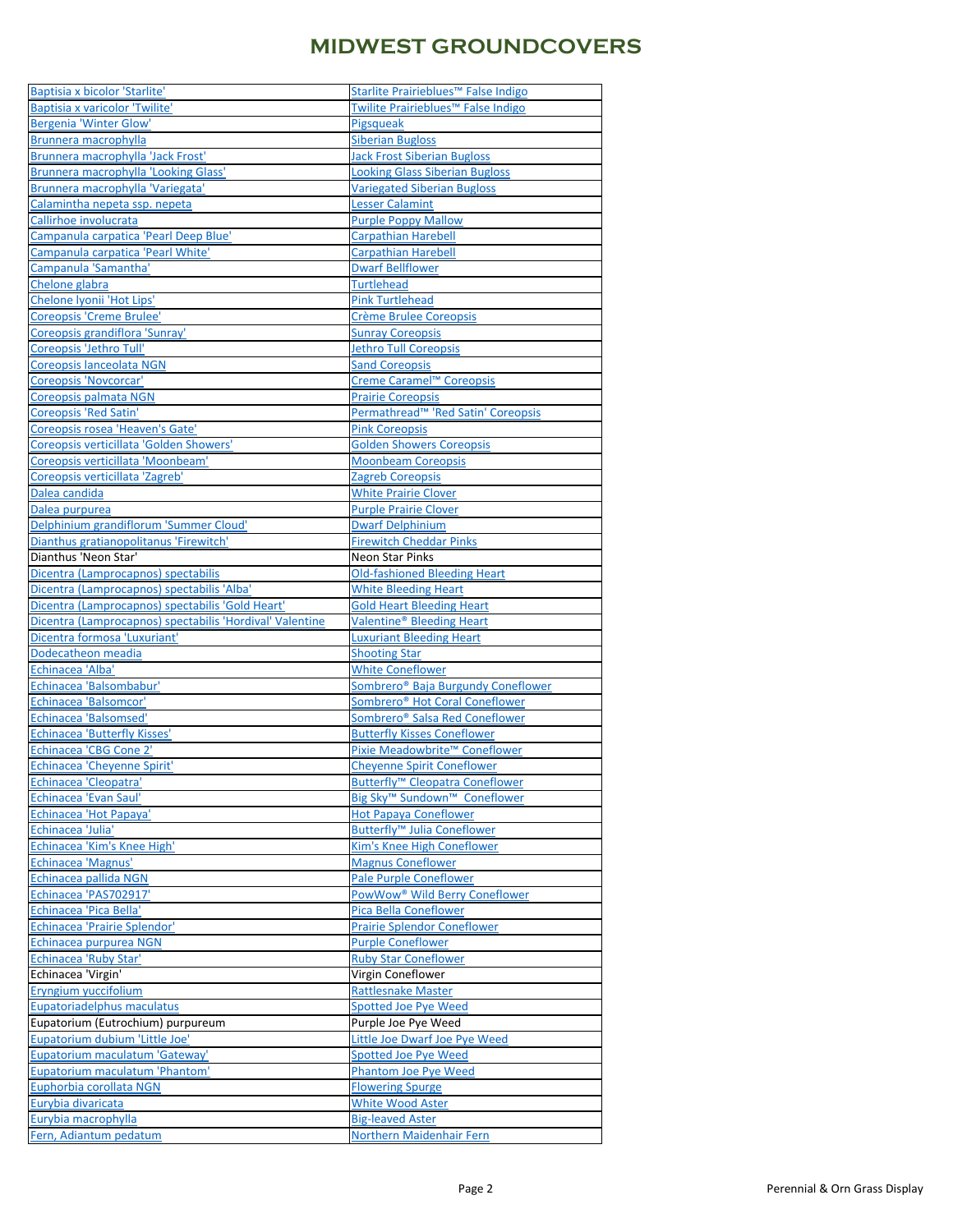| Fern, Athyrium filix-femina                                        | <b>Lady Fern</b>                        |
|--------------------------------------------------------------------|-----------------------------------------|
| Fern, Athyrium filix-femina var. angustum 'Lady in Red'            | Lady in Red Fern                        |
| Fern, Athyrium niponicum 'Pictum'                                  | <b>Japanese Painted Fern</b>            |
| Fern, Athyrium x hybrida 'Ghost'                                   | <b>Ghost Fern</b>                       |
| Fern, Dennstaedtia punctilobula                                    | <b>Hay-scented Fern</b>                 |
| Fern, Dryopteris erythrosora 'Brilliance'                          | Brilliance <sup>®</sup> Autumn Fern     |
| Fern, Dryopteris marginalis                                        | <b>Marginal Wood Fern</b>               |
| Fern, Matteuccia struthiopteris                                    | <b>Ostrich Fern</b>                     |
| Fern, Onoclea sensibilis                                           | Sensitive Fern                          |
| Fern, Osmunda cinnamomea                                           | <b>Cinnamon Fern</b>                    |
| Fern, Osmunda regalis                                              | <b>Royal Fern</b>                       |
| Fern, Polystichum acrostichoides                                   | <b>Christmas Fern</b>                   |
| Fragaria virginiana                                                | <b>Wild Strawberry</b>                  |
| Gaillardia aristata 'Arizona Red Shades'                           | <b>Blanket Flower</b>                   |
| Gaillardia x grandiflora 'Arizona Sun'                             | <b>Blanket Flower</b>                   |
| Gentiana andrewsii                                                 | <b>Bottle Gentian</b>                   |
| <b>Gentiana 'True Blue'</b>                                        | <b>Bottle Gentian</b>                   |
| Geranim x 'Johnson's Blue'                                         | <b>Johnson's Blue Geranium</b>          |
| Geranium 'Brookside'                                               | <b>Brookside Geranium</b>               |
| Geranium 'Gerwat'                                                  | <b>Rozanne Geranium</b>                 |
| Geranium macrorrhizum 'Bevan's Variety'                            | <b>Bevan's Bigfoot Geranium</b>         |
| Geranium maculatum                                                 | <b>Wild Geranium</b>                    |
| Geranium maculatum 'Espresso'                                      | <b>Espresso Geranium</b>                |
| Geranium pratense 'Dark Reiter'                                    | <b>Dark Reiter Geranium</b>             |
| Geranium sanguineum 'Max Frei'                                     | Max Frei Bloody Cransebill              |
| Geranium sanguineum var. striatum                                  | <b>Striatum Bloody Cransebill</b>       |
| <b>Geranium 'Tiny Monster'</b>                                     | <b>Tiny Monster Geranium</b>            |
| Geranium x cantabrigiense 'Biokovo'                                | <b>Biokovo Geranium</b>                 |
| Geranium x cantabrigiense 'Karmina'                                | Karmina Geranium                        |
| Geum 'Mai Tai'                                                     | Mai Tai Geum                            |
| <b>Geum triflorum</b>                                              | <b>Prairie Smoke</b>                    |
| Gillenia (Porteranthus) trifoliata (trifoliatus)                   | <b>Bowman's Root</b>                    |
| Grass, Andropogon gerardii                                         | <b>Big Bluestem</b>                     |
| Grass, Andropogon gerardii 'Blackhawks'                            | <b>Big Bluestem</b>                     |
| Grass, Bouteloua curtipendula NGN                                  | Side-oats Grama                         |
| Grass, Bouteloua gracilis 'Blonde Ambition'                        | <b>Blonde Ambition Blue Grama</b>       |
| Grass, Calamagrostis brachytricha                                  | Korean Feather Reed Grass               |
| Grass, Calamagrostis canadensis NGN                                | <b>Blue Joint Grass</b>                 |
| Grass, Calamagrostis x acutiflora 'Karl Foerster'                  | <b>Feather Reed Grass</b>               |
| Grass, Calamagrostis x acutiflora 'Overdam'                        | White Feather Reed Grass                |
| <b>Grass, Carex albicans</b>                                       | <b>White-tinged Sedge</b>               |
| <b>Grass, Carex bicknellii NGN</b>                                 | <b>Copper-shouldered Oval Sedge</b>     |
| Grass, Carex elata 'Aurea'                                         | <b>Bowles Golden Sedge</b>              |
| <b>Grass, Carex flacca</b>                                         | <b>Blue Sedge</b>                       |
| Grass, Carex laxiculmis 'Hobb'                                     | <b>Bunny Blue® Sedge</b>                |
| Grass, Carex morrowii 'Ice Dance'                                  | Ice Dance Sedge                         |
| Grass, Carex morrowii 'Silver Sceptre'                             | <b>Silver Sceptre Sedge</b>             |
| <b>Grass, Carex muskingumensis NGN</b>                             | Palm Sedge                              |
| Grass, Carex muskingumensis 'Oehme'                                | Oehme Palm Sedge                        |
| <b>Grass, Carex oshimensis 'Evergold'</b>                          | <b>Evergold Sedge</b>                   |
| <b>Grass, Carex pensylvanica NGN</b>                               | <b>Common Oak Sedge</b>                 |
|                                                                    | <b>Plantain-leaved Wood Sedge</b>       |
| Grass, Carex plantaginea<br>Grass, Carex radiata NGN               | <b>Straight-styled Wood Sedge</b>       |
|                                                                    | Curly-styled Wood Sedge                 |
| <b>Grass, Carex rosea NGN</b><br><b>Grass, Carex shortiana NGN</b> | <b>Short's Sedge</b>                    |
|                                                                    | Long-beaked Sedge                       |
| Grass, Carex sprengelii<br><b>Grass, Carex stipata NGN</b>         | Fox Sedge                               |
|                                                                    | <b>Tussock Sedge</b>                    |
| <b>Grass, Carex stricta NGN</b>                                    |                                         |
| Grass, Carex vulpinoidea NGN                                       | <b>Brown Fox Sedge</b>                  |
| Grass, Deschampsia cespitosa                                       | <b>Tufted Hair Grass</b>                |
| Grass, Deschampsia cespitosa 'Goldtau'                             | <b>Gold Dew Tufted Hair Grass</b>       |
| Grass, Deschampsia cespitosa 'Pixie Fountain'                      | <b>Pixie Fountain Tufted Hair Grass</b> |
| Grass, Elymus hystrix NGN                                          | <b>Bottlebrush Grass</b>                |
| <b>Grass, Eragrostis spectabilis NGN</b>                           | <b>Purple Lovegrass</b>                 |
| Grass, Festuca x 'Cool as Ice'                                     | Cool as Ice Fescue                      |
| Grass, Hakonechloa macra 'All Gold'                                | Japanese Forest Grass                   |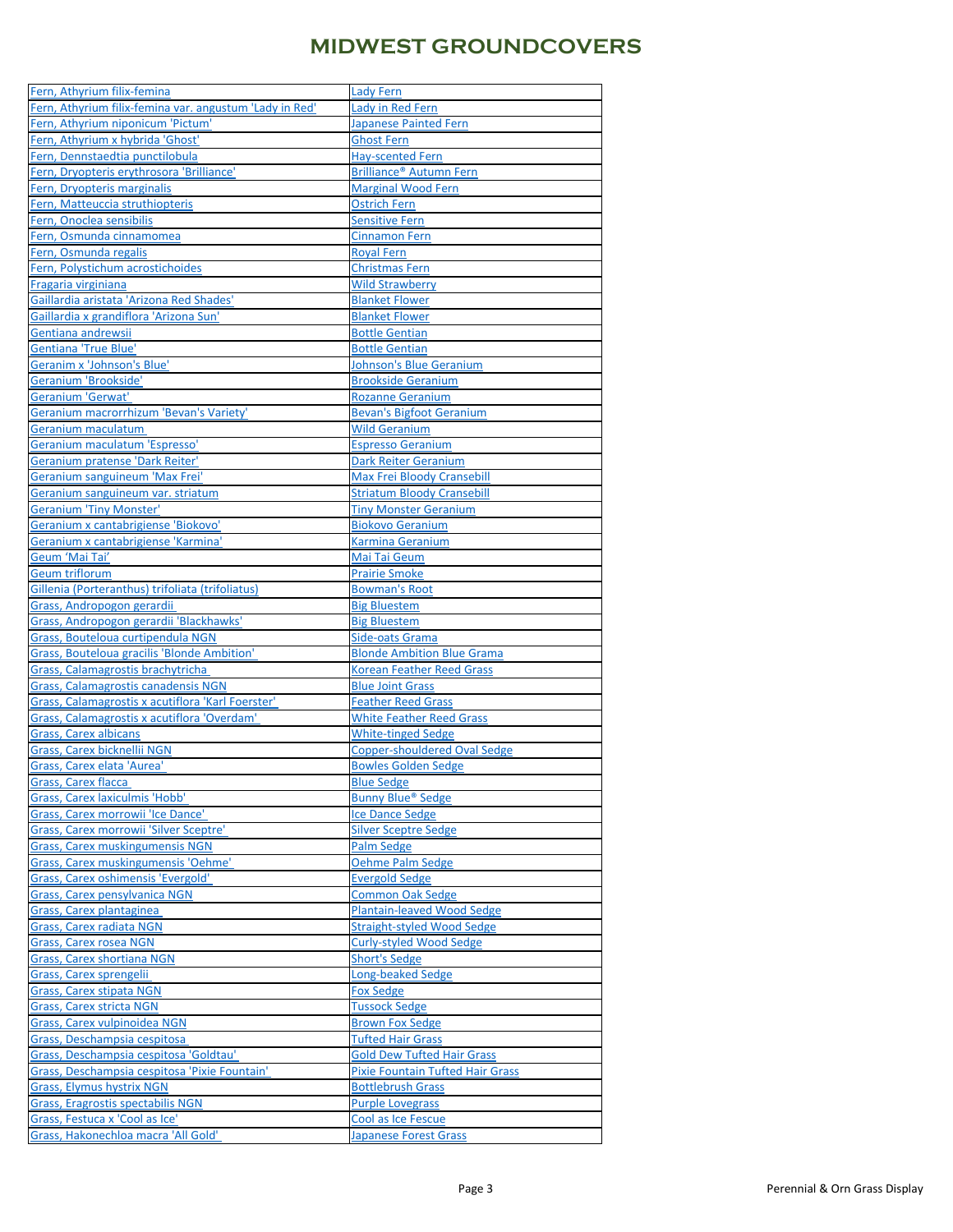| Grass, Hakonechloa macra 'Aureola'                     | <b>Variegated Japanese Forest Grass</b>                   |
|--------------------------------------------------------|-----------------------------------------------------------|
| Grass, Helictotrichon sempervirens 'Saphirsprudel'     | <b>Blue Oat Grass</b>                                     |
| Grass, Miscanthus sinensis 'Gracillimus'               | <b>Gracillimus Maiden Grass</b>                           |
| Grass, Miscanthus sinensis 'Morning Light'             | <b>Morning Light Silver Maiden Grass</b>                  |
| Grass, Miscanthus sinensis 'Purpurascens'              | <b>Purple Maiden Grass</b>                                |
| Grass, Miscanthus sinensis 'Silberfeder'               | <b>Silver Feather Grass</b>                               |
| Grass, Miscanthus sinensis 'Strictus'                  | <b>Porcupine Grass</b>                                    |
| Grass, Miscanthus sinensis 'Variegatus'                | <b>Variegated Silver Grass</b>                            |
| Grass, Molinia caerulea 'Moorflamme'                   | <b>Flaming Moor Grass</b>                                 |
| Grass, Panicum virgatum 'Cheyenne Sky'                 | Prairie Winds® Cheyenne Sky Switch Grass                  |
| Grass, Panicum virgatum 'Haense Herms'                 | <b>Haense Herms Switch Grass</b>                          |
| Grass, Panicum virgatum 'Heavy Metal'                  | <b>Blue Switch Grass</b>                                  |
| <b>Grass, Panicum virgatum NGN</b>                     | <b>Switch Grass</b>                                       |
| Grass, Panicum virgatum 'Northwind'                    | <b>Northwind Switch Grass</b>                             |
| Grass, Panicum virgatum 'Rotstrahlbusch'               | <b>Red Switch Grass</b>                                   |
| Grass, Panicum virgatum 'Shenandoah'                   | <b>Shenandoah Red Switch Grass</b>                        |
| <b>Grass, Pennisetum alopecuroides</b>                 | <b>Fountain Grass</b>                                     |
| <b>Grass, Pennisetum alopecuroides 'Desert Plains'</b> | Prairie Winds <sup>®</sup> 'Desert Plains' Fountain Grass |
| Grass, Pennisetum alopecuroides 'Hameln'               | <b>Hameln Fountain Grass</b>                              |
| Grass, Pennisetum alopecuroides 'Little Bunny'         | <b>Little Bunny Fountain Grass</b>                        |
| Grass, Pennisetum alopecuroides 'Piglet'               | <b>Piglet Fountain Grass</b>                              |
| Grass, Schizachyrium scoparium                         | <b>Little Bluestem</b>                                    |
| Grass, Schizachyrium scoparium 'Carousel'              | <b>Carousel Little Bluestem</b>                           |
| <b>Grass, Schizachyrium scoparium 'Prairie Blues'</b>  | Prairie Blues Little Bluestem                             |
| Grass, Schizachyrium scoparium 'Twilight Zone'         | <b>Twilight Zone Little Bluestem</b>                      |
| Grass, Sesleria albicans                               | <b>Balkans Moor Grass</b>                                 |
| Grass, Sesleria autumnalis                             | <b>Autumn Moor Grass</b>                                  |
| Grass, Sesleria 'Greenlee Hybrid'                      | <b>Greenlee's Moor Grass</b>                              |
| Grass, Sorghastrum nutans NGN                          | <b>Indian Grass</b>                                       |
| <b>Grass, Spartina pectinata NGN</b>                   | <b>Prairie Cord Grass</b>                                 |
| Grass, Sporobolus airoides                             | <b>Alkali Sacaton Grass</b>                               |
| Grass, Sporobolus heterolepis                          | <b>Prairie Dropseed</b>                                   |
| Grass, Sporobolus heterolepis 'Tara'                   | <b>Dwarf Prarie Dropseed</b>                              |
| <b>Helenium autumnale NGN</b>                          | Sneezeweed                                                |
| Helenium flexuosum 'Tiny Dancer'                       | <b>Tiny Dance Sneezeweed</b>                              |
| <b>Heliopsis helianthoides NGN</b>                     | <b>False Sunflower</b>                                    |
| Heliopsis helianthoides 'Sunstruck'                    | <b>False Sunflower</b>                                    |
| Heliopsis helianthoides 'Tuscan Sun'                   | <b>False Sunflower</b>                                    |
| Helleborus hybridus 'Royal Heritage'                   | <b>Lenten Rose</b>                                        |
| Helleborus 'Rome in Red'                               |                                                           |
|                                                        | Honeymoon <sup>®</sup> 'Rome in Red' Hellebore            |
| Helleborus 'Walhelivor'                                | <b>Ivory Prince Hellebore</b>                             |
| <b>Hemerocallis 'Apricot Sparkles'</b>                 | <b>Daylily</b>                                            |
| <b>Hemerocallis 'Bright Sunset</b>                     | <b>Daylily</b>                                            |
| <b>Hemerocallis 'Cherry Cheeks'</b>                    | <b>Daylily</b>                                            |
| Hemerocallis 'Chicago Apache'                          | <b>Daylily</b>                                            |
| Hemerocallis 'Elegant Candy'                           | <b>Daylily</b>                                            |
| Hemerocallis 'Fragrant Returns'                        | <b>Daylily</b>                                            |
| <b>Hemerocallis 'Going Bananas'</b>                    | Rainbow Rhythm <sup>®</sup> Going Bananas Daylily         |
| <b>Hemerocallis 'Happy Returns'</b>                    | <b>Daylily</b>                                            |
| Hemerocallis 'Jolyene Nichole                          | <b>Daylily</b>                                            |
| Hemerocallis 'Little Grapette'                         | <b>Daylily</b>                                            |
| Hemerocallis 'Little Wine Cup'                         | <b>Daylily</b>                                            |
| Hemerocallis 'Mary Todd'                               | Daylily                                                   |
| Hemerocallis 'Mighty Chestnut'                         | <b>Daylily</b>                                            |
| Hemerocallis 'Pardon Me'                               | <b>Daylily</b>                                            |
| Hemerocallis 'Red Hot Returns'                         | Happy Ever Appster <sup>™</sup> Red Hot Returns Daylily   |
| Hemerocallis 'Rosy Returns'                            | <b>Daylily</b>                                            |
| Hemerocallis 'Stella de Oro'                           | <b>Daylily</b>                                            |
| Hemerocallis 'Summer Wine'                             | <b>Daylily</b>                                            |
| Hemerocallis 'Sunday Gloves'                           | <b>Daylily</b>                                            |
| Heuchera americana 'Dale's Strain'                     | <b>Dale's Strain Coralbells</b>                           |
| Heuchera americana 'Green Spice'                       | <b>Green Spice Coralbells</b>                             |
| Heuchera 'Autumn Bride'                                | <b>Autumn Bride Alumroot</b>                              |
| Heuchera 'Caramel'                                     | <b>Caramel Alumroot</b>                                   |
| Heuchera Dolce <sup>®</sup> 'Appletini'                | Appletini                                                 |
| Heuchera 'Georgia Peach'                               | Georgia Peach Alumroot                                    |
|                                                        |                                                           |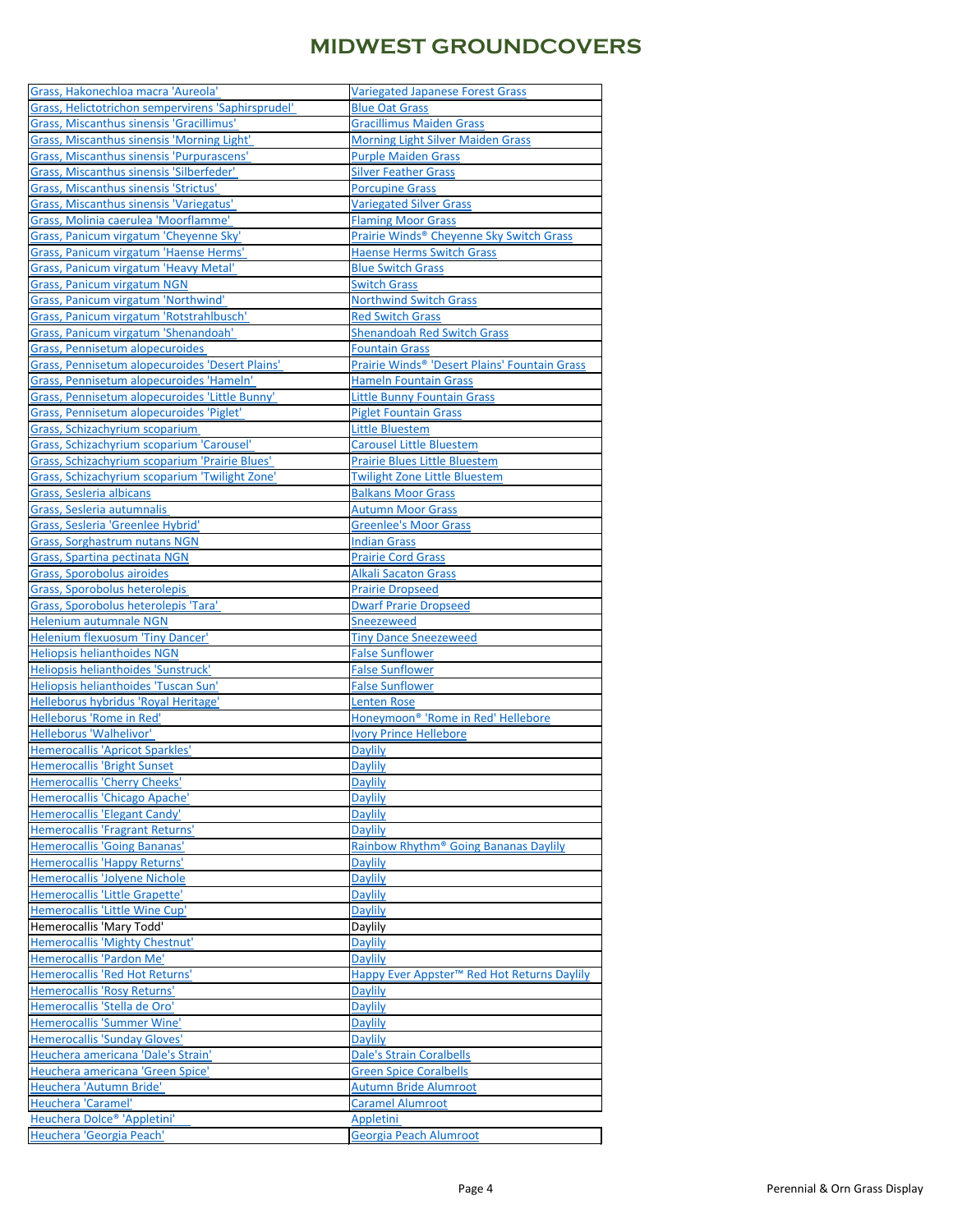| <b>Heuchera 'Grape Expectations'</b>       | <b>Grape Expectations Alumroot</b>                       |
|--------------------------------------------|----------------------------------------------------------|
| Heuchera 'Lava Lamp'                       | Lava Lamp                                                |
| Heuchera 'Midnight Rose'                   | <b>Midnight Rose Coralbells</b>                          |
| Heuchera 'Obsidian'                        | <b>Obsidian Coralbells</b>                               |
|                                            |                                                          |
| Heuchera 'Palace Purple'                   | <b>Palace Purple Coralbells</b>                          |
| Heuchera 'Pistache'                        | <b>Pistache Alumroot</b>                                 |
| <b>Heuchera 'Plum Pudding'</b>             | <b>Plum Pudding Coralbells</b>                           |
| Heuchera 'Purple Petticoats'               | <b>Purple Petticoats Coralbells</b>                      |
| Heuchera richardsonii                      | <b>Prairie Alumroot</b>                                  |
| Heuchera x villosa 'Carnival Watermelon'   | <b>Carnival Watermelon Alumroot</b>                      |
| Heucherella 'Alabama Sunrise'              | <b>Foamy Bells</b>                                       |
| Heucherella 'Sweet Tea'                    | <b>Foamy Bells</b>                                       |
| <b>Hibiscus moscheutos NGN</b>             | <b>Swamp Mallow</b>                                      |
|                                            |                                                          |
| <b>Hibiscus var. 'Cranberry Crush'</b>     | Summerific <sup>®</sup> 'Cranberry Crush' Hibiscus       |
| Hosta 'August Moon'                        | <b>Hosta</b>                                             |
| Hosta 'Autumn Frost'                       | <b>Hosta</b>                                             |
| Hosta 'Big Daddy'                          | <b>Hosta</b>                                             |
| Hosta 'Blue Angel'                         | <b>Hosta</b>                                             |
| Hosta 'Blue Mouse Ears'                    | <b>Hosta</b>                                             |
| <b>Hosta 'Coast to Coast'</b>              | Shadowland® 'Coast to Coast' Hosta                       |
| <b>Hosta 'Curly Fries'</b>                 | <b>Hosta</b>                                             |
|                                            |                                                          |
| Hosta 'Elegans'                            | <b>Hosta</b>                                             |
| Hosta 'Empress Wu'                         | Shadowland® 'Empress Wu' Hosta                           |
| Hosta 'First Frost'                        | <b>Hosta</b>                                             |
| <b>Hosta 'Fragrant Bouquet'</b>            | <b>Hosta</b>                                             |
| Hosta 'Francee'                            | <b>Hosta</b>                                             |
| Hosta 'Frances Williams'                   | <b>Hosta</b>                                             |
| Hosta 'Golden Tiara'                       | <b>Hosta</b>                                             |
| Hosta 'Guacamole'                          | <b>Hosta</b>                                             |
| Hosta 'Hadspen Blue'                       | <b>Hosta</b>                                             |
|                                            | <b>Hosta</b>                                             |
| Hosta 'Halcyon'                            |                                                          |
| <b>Hosta 'Island Breeze'</b>               | <b>Hosta</b>                                             |
| Hosta 'June'                               | <b>Hosta</b>                                             |
| Hosta 'Krossa Regal'                       | <b>Hosta</b>                                             |
| Hosta 'Liberty'                            | <b>Hosta</b>                                             |
| Hosta 'Loyalist'                           | <b>Hosta</b>                                             |
| Hosta 'Pandora's Box'                      | <b>Hosta</b>                                             |
| Hosta 'Paradigm'                           | <b>Hosta</b>                                             |
| Hosta 'Patriot'                            | <b>Hosta</b>                                             |
| <b>Hosta 'Praying Hands'</b>               | <b>Hosta</b>                                             |
| Hosta 'Regal Splendor'                     | <b>Hosta</b>                                             |
|                                            |                                                          |
| <b>Hosta 'Royal Standard'</b>              | <b>Hosta</b>                                             |
| <b>Hosta 'Sum and Substance'</b>           | <b>Hosta</b>                                             |
| Hosta 'Wheee!'                             | Shadowland® 'Wheee!' Hosta                               |
| Hydrophyllum virginianum                   | Virginia Waterleaf                                       |
| Iris cristata                              | <b>Dwarf Crested Iris</b>                                |
| Iris ensata 'Variegata'                    | <b>Variegated Japanese Iris</b>                          |
| Iris sibirica 'Caesar's Brother'           | <b>Siberian Iris</b>                                     |
| <b>Iris versicolor</b>                     | Harlequin Blueflag Iris                                  |
| Iris virginica var. shrevei NGN            | <b>Blueflag Iris</b>                                     |
|                                            |                                                          |
| Kirengeshoma palmata                       | <b>Yellow Wax Bells</b>                                  |
| Koeleria macrantha NGN PT                  | <b>Koeleria</b>                                          |
| Lavandula angustifolia 'Hidcote'           | <b>English Lavender</b>                                  |
| Lavandula angustifolia 'Kerlavangem'       | Sweet Romance <sup>®</sup> Lavender                      |
| Lavandula x inter. Phenomenal <sup>®</sup> | Lavender                                                 |
| Leucanthemum superbum 'Banana Cream'       | Amazing Daisies <sup>®</sup> 'Banana Cream' Shasta Daisy |
| Leucanthemum superbum 'Daisy Duke'         | Amazing Daisies® Daisy May® Shasta Daisy                 |
| Leucanthemum x superbum 'Becky'            | <b>Becky Shasta Daisy</b>                                |
| Leucanthemum x superbum 'Snowcap'          | <b>Snowcap Shasta Daisy</b>                              |
| Liatris aspera                             | Rough Blazing Star                                       |
|                                            |                                                          |
| Liatris cylindracea                        | <b>Cylindrical Blazing Star</b>                          |
| Liatris pycnostachya                       | <b>Prairie Blazing Star</b>                              |
| Liatris spicata                            | <b>Marsh Blazing Star</b>                                |
| Liatris spicata 'Floristan White'          | <b>White Gayfeather</b>                                  |
| Liatris spicata 'Kobold'                   | <b>Kobold Gayfeather</b>                                 |
|                                            | <b>Bottle Rocket Ligularia</b>                           |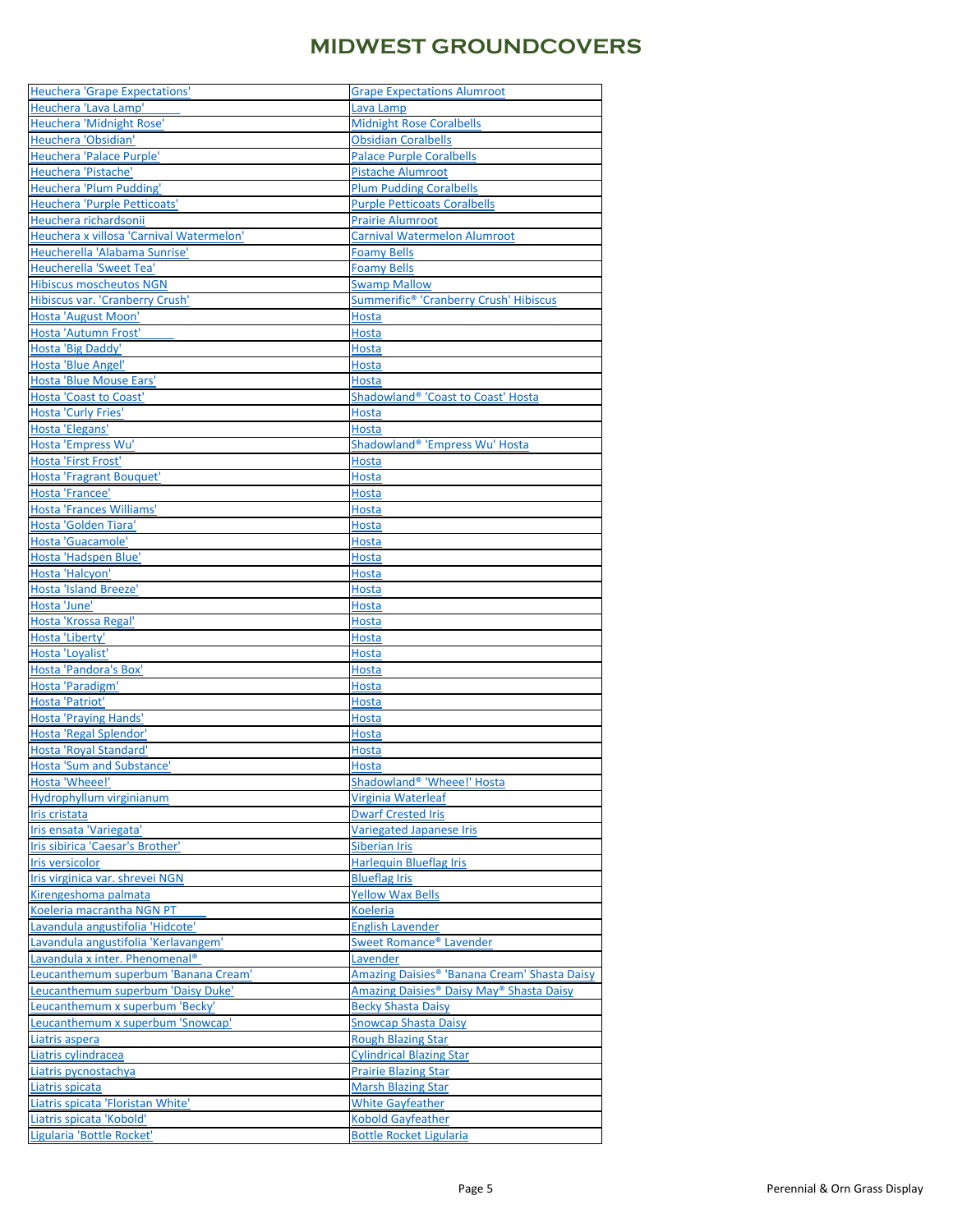| Ligularia dentata 'Britt-Marie Crawford'               | <b>Black-leaved Ligularia</b>                                   |
|--------------------------------------------------------|-----------------------------------------------------------------|
| Ligularia dentata 'Midnight Lady'                      | Midnight Lady Ligularia                                         |
| Ligularia stenocephala 'The Rocket'                    | The Rocket Ligularia                                            |
| Lilium michiganese                                     | <b>Michigan Lily</b>                                            |
| Liriope muscari 'Big Blue'                             | <b>Big Blue Lilyturf</b>                                        |
| Lobelia cardinalis                                     | <b>Cardinal Flower</b>                                          |
| obelia cardinalis 'Black Truffle'                      | <b>Cardinal Flower</b>                                          |
| Lobelia 'Monet Moment'                                 | <b>Rose Cardinal Flower</b>                                     |
| Lobelia siphilitica                                    | <b>Great Blue Lobelia</b>                                       |
| Monarda bradburiana                                    | <b>Eastern Beebalm</b>                                          |
| Monarda didyma 'Coral Reef'                            | <b>Coral Reef Beebalm</b>                                       |
| Monarda didyma 'Jacob Cline'                           | <b>Jacob Cline Beebalm</b>                                      |
| Monarda didyma 'Pardon My Cerise'                      | <b>Pardon My Cerise Beebalm</b>                                 |
| Monarda didyma 'Pardon My Purple'                      | Pardon My Purple Beebalm                                        |
| Monarda didyma 'Petite Delight'                        | <b>Petite Delight Beebalm</b>                                   |
| Monarda didyma 'Raspberry Wine'                        | <b>Raspberry Wine Beebalm</b>                                   |
| Monarda fistulosa                                      | <b>Wild Bergamot</b>                                            |
| Nepeta racemosa 'Blue Wonder'                          | <b>Blue Wonder Catmint</b>                                      |
| Nepeta racemosa 'Walker's Low'                         | <b>Walker's Low Catmint</b>                                     |
| Nepeta x faassenii 'Cat's Meow'                        | <b>Cat's Meow Catmint</b>                                       |
| Nepeta x faassenii 'Early Bird'                        | <b>Early Bird Catmint</b>                                       |
| Nepeta x faassenii 'Kit Cat'                           | <b>Kit Cat Catmint</b>                                          |
| Nepeta x faassenii 'Novanepjun'                        | Junior Walker <sup>™</sup> Nepeta                               |
| Oenothera macrocarpa                                   | <b>Missouri Evening Primrose</b>                                |
| Opuntia humifusa                                       | <b>Eastern Prickly Pear</b>                                     |
| Paeonia 'Festiva Maxima'                               | <b>Festiva Maxima Peony</b>                                     |
| Paeonia 'Kansas'                                       | <b>Kansas Peony</b>                                             |
| Paeonia 'Sarah Bernhardt'                              | <b>Sarah Bernhardt Peony</b>                                    |
| Paeonia 'Scarlett O'Hara'                              | <b>Scarlett O'Hara Peony</b>                                    |
| Panicum virg. 'Apache Rose'                            | <b>Apache Rose</b>                                              |
| Parthenium integrifolium                               | <b>Wild Quinine</b>                                             |
| <b>Penstemon 'Dark Towers'</b>                         | <b>Dark Towers Beardtongue</b>                                  |
|                                                        |                                                                 |
|                                                        |                                                                 |
| Penstemon digitalis                                    | <b>Foxglove Beardtongue</b>                                     |
| Penstemon digitalis 'Husker Red'                       | <b>Husker Red Beardtongue</b>                                   |
| Penstemon 'Novapenblu'                                 | Rock Candy® Blue Penstemon                                      |
| Penstemon 'Novapenlig'                                 | Rock Candy® Light Pink Penstemon                                |
| Penstemon 'Novapenrub'                                 | Rock Candy® Ruby Penstemon                                      |
| Penstemon 'Red Riding Hood'                            | <b>Red Riding Hood Beardtongue</b>                              |
| Perovskia atrip. 'Little Lace'                         | <b>Russian Sage</b>                                             |
| Perovskia atriplicifolia                               | <b>Russian Sage</b>                                             |
| Perovskia atriplicifolia 'Little Spire'                | <b>Russian Sage</b>                                             |
| Perovskia 'Denim 'n Lace'                              | <b>Russian Sage</b>                                             |
| Phlox bifida NGN                                       | <b>Cleft Phlox</b>                                              |
| Phlox divaricata                                       | <b>Woodland Phlox</b>                                           |
| Phlox divaricata 'Blue Moon'                           | <b>Blue Moon Woodland Phlox</b>                                 |
| Phlox divaricata ssp. laphamii                         | <b>Woodland Phlox</b>                                           |
| Phlox paniculata 'Blue Paradise'                       | <b>Garden Phlox</b>                                             |
| Phlox paniculata 'David'                               | <b>Garden Phlox</b>                                             |
| Phlox paniculata 'Ditomdre'                            | First Editions <sup>®</sup> Coral Creme Drop <sup>™</sup> Phlox |
| Phlox paniculata 'Ditomfav'                            | First Editions® Cotton Candy <sup>™</sup> Phlox                 |
| Phlox paniculata 'Ditomfra'                            | First Editions <sup>®</sup> Bubblegum Pink <sup>™</sup> Phlox   |
| Phlox paniculata 'Ditomsur'                            | First Editions <sup>®</sup> Grape Lollipop™ Phlox               |
| Phlox paniculata 'Glamour Girl'                        | <b>Garden Phlox</b>                                             |
| Phlox paniculata 'Laura'                               | <b>Garden Phlox</b>                                             |
| Phlox paniculata 'Nicky'                               | <b>Garden Phlox</b>                                             |
| Phlox x glaberrima 'Forever Pink'                      | <b>Forever Pink Hybrid Phlox</b>                                |
| <b>Phlox x 'Minnie Pearl'</b>                          | Minnie Pearl Hybrid Phlox                                       |
| Physostegia virginiana                                 | Obedient Plant                                                  |
| Physostegia virginiana 'Miss Manners'                  | <b>Obedient Plant</b>                                           |
| Podophyllum peltatum                                   | <b>Mayapple</b>                                                 |
| Polemonium 'Heaven Scent'                              | Jacob's Ladder                                                  |
| Polemonium reptans                                     | <b>Jacob's Ladder</b>                                           |
| Polemonium reptans 'Stairway to Heaven'                | <b>Variegated Jacob's Ladder</b>                                |
| Polygonatum biflorum                                   | <b>Smooth Solomon's Seal</b>                                    |
| Polygonatum odoratum 'Variegatum'<br>Potentilla arguta | Variegated Solomon's Seal<br><b>Prairie Cinquefoil</b>          |